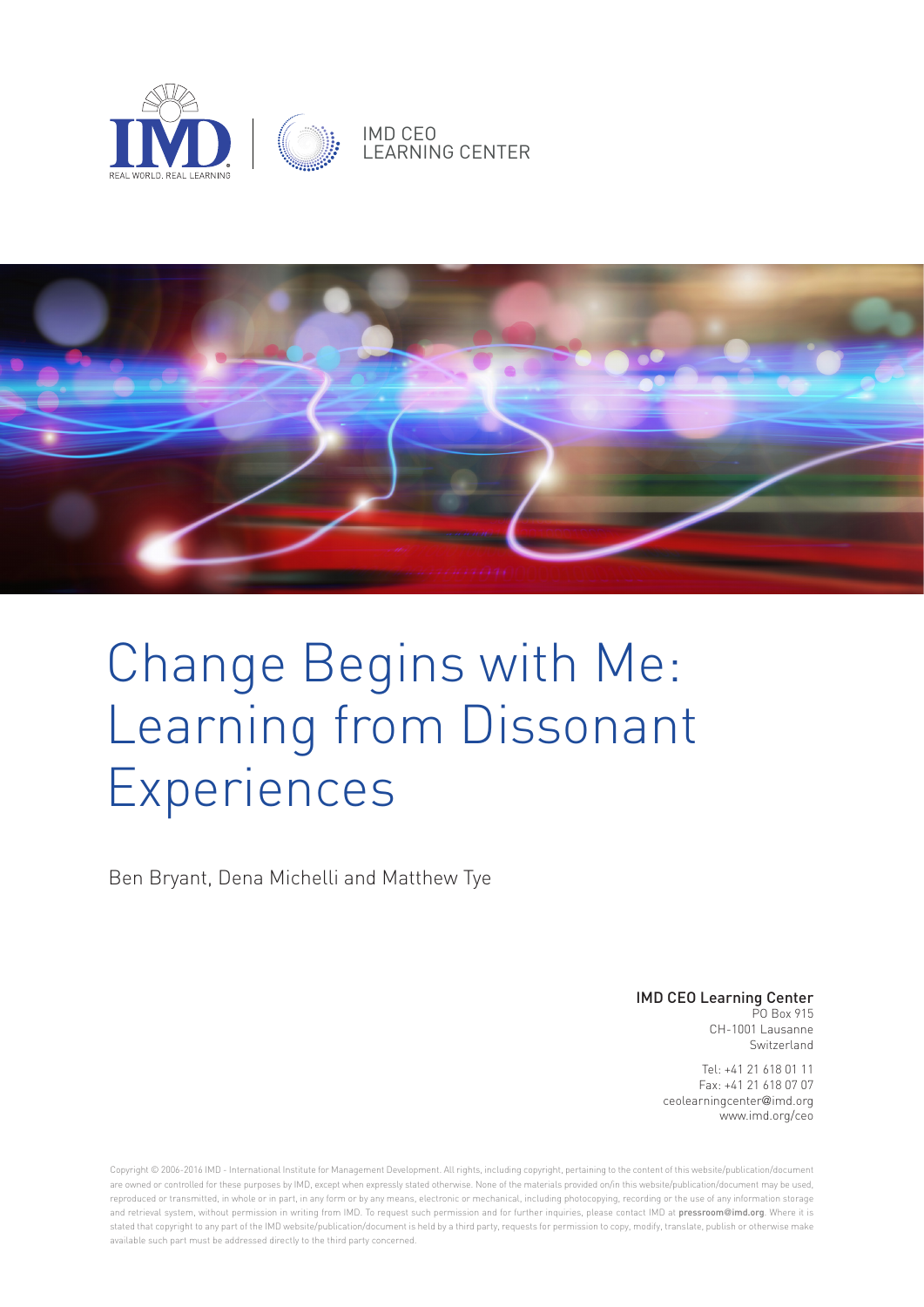As industries and technologies rapidly evolve and transform, organizations must adapt or die. While the need for transformation is well recognized, organizations often .

Why is it that many of the most clever and experienced leaders cannot lead their organizations to transformation? In a 1996 study Morgan McCall<sup>1</sup> introduced "the 70-20-10 model" for executive learning, which asserts that experience accounts for 70% of executive learning. In contrast, coaches and mentors account for just 20%, and training programs account for only 10%. As their responsibilities increase, most senior executives find that theory and case studies lack relevance. Their own experience is one of their richest untapped sources of learning.

Still, very little attention has been paid to how senior executives actually learn from experience and how they might enhance, extend or deepen their learning.

Many senior executives find it easier to direct others toward learning and change, but they forget that organizational change and learning begins with "me." If senior executives are open to their own learning, change and growth, they unleash an opportunity for broader organizational transformation.

# What is executive learning?

The word "learning" is ambiguous. After all, the first time people encounter the word is at school, where teachers impart and students absorb universal truths, knowledge and theories. Defined as such, "learning" is therefore a cognitive phenomenon, separate from experience and action.

For senior executives, this very limited definition of learning needs to be questioned. For them, learning should also be synonymous with adaptation, change and growth. To this end, experience and action provide important sources of learning.

# Learning from Dissonant Experience

With the work of Swiss psychologist Jean Piaget in the 1930s, the concept of learning has evolved to mean a process of discovery – rather than being told truths and knowledge. Piaget advocated that children learn through play and confusion. From early childhood, their cognitive capabilities allow them to make sense of the world by exploring. They test hypotheses to explain why things happen and reduce their confusion.

As reflected in McCall's 70-20-10 framework, the way CEOs learn has a lot in common with children. CEOs are also more likely to learn from experience than theories and case studies. In fact, our research confirms that the most impactful learning for CEOs comes from exploring dissonant experiences – experiences that are uncomfortable, confusing, surprising or unexpected.

IMD CEO LEARNING CENTER – Change Begins with Me: Learning from Dissonant Experiences 2

<sup>1</sup> The Career Architect Development Planner (1st ed.). Minneapolis: Lominger. p. iv. ISBN 0-9655712-1-1.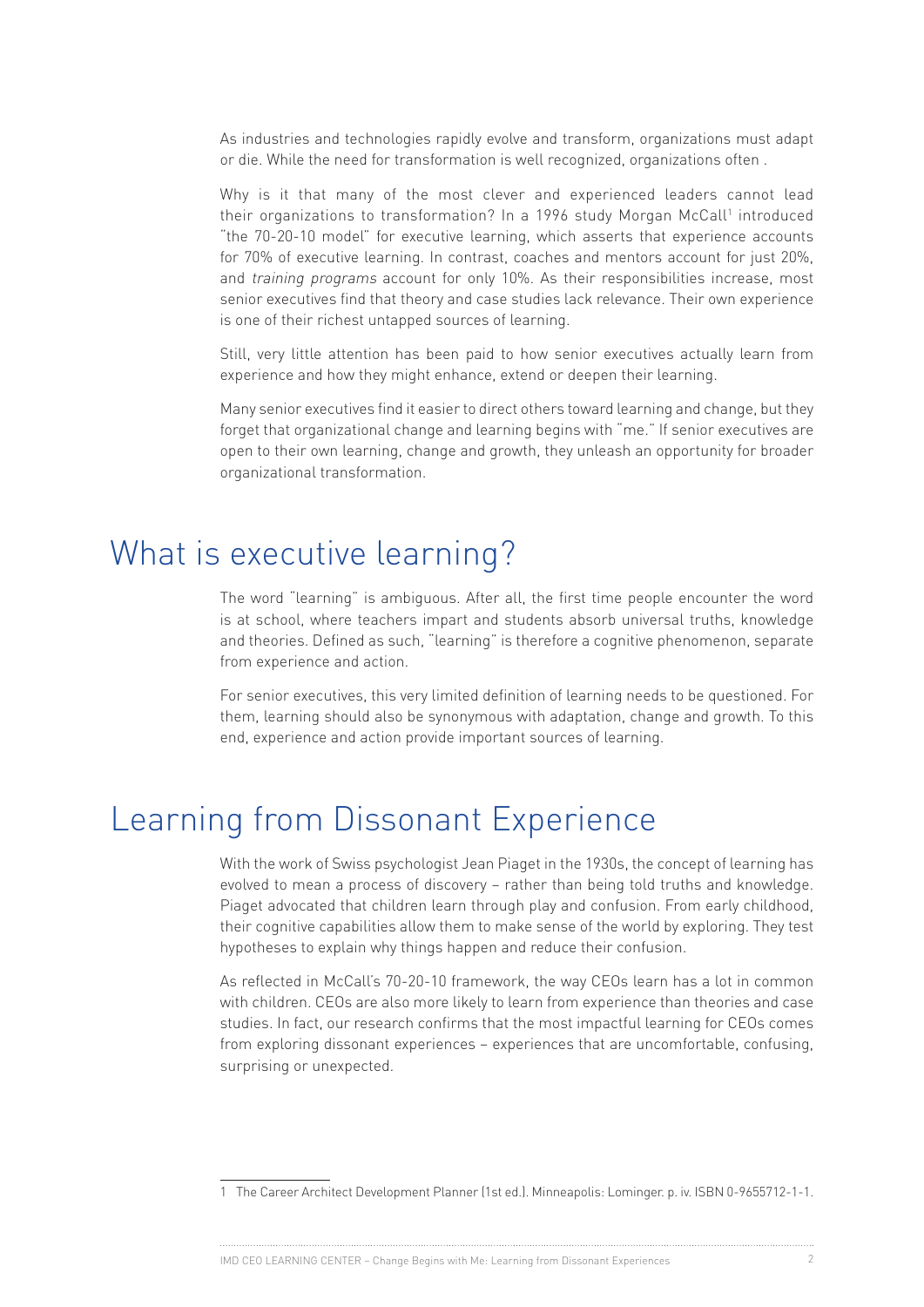In many cases, these dissonant experiences result in feeling threatened, prompting leaders to instinctually minimize the feeling of dissonance by ignoring it, dismissing it as irrelevant or becoming defensive. Yet, if these impulses are resisted, dissonant experiences can be the birthplace of significant learning. For senior executives, learning requires continuous curiosity and adaptation rather than a desire to find the "truth" that can predict human behavior.

# Seven Triggers of Dissonant Learning

We have identified seven types of dissonant experiences that have the potential to trigger learning and change. While these provide rich opportunities for learning, they are often not realized. To benefit, CEOs must remain alert to the enablers needed to extract potential learning from experience.



#### **1. Learning from trusted challengers**

A supportive relationship with a challenging coach, or therapist, can provide the provocations needed for learning in an atmosphere of psychological safety. Trusted relationships provide helpful sources of dissonance because the relationships are (1) outside the organization, and (2) strong enough for the learner to hear what they may not want to hear without becoming too defensive.

The risk is that these relationships can become too comfortable to maximize learning. The trusted person may become too supportive and not challenging enough. Conversely, trusted relationships can be taken for granted by the learner, and challenges can be ignored because they feel scripted or routine or because different levels of power and authority impede honest discussion.



#### **2. Learning from new roles**

For senior executives, new roles (and in particular promotions) create opportunities to learn. However, learning in a new role is not necessarily about discovering clear rules of thumb for success. These "rules" are not easily transferred with growing responsibility. Any learning derived from a new senior executive role is often only relevant to the context in which the role is situated. Thus, the most crucial sources of learning are understanding the context of a new role, how the leader responds and reacts, and, in particular, how he or she takes up authority in that role.



#### **3. Learning from new contexts**

From teenagers taking a gap year to executives starting a new assignment in a different culture, anyone can use their experience in new contexts to grow. On assignments in different cultures, executives are frequently confronted with new ways of working and must question their assumptions; the mantra for success is to explore what made you successful in the past, and remain open to adapting when your present experience clashes.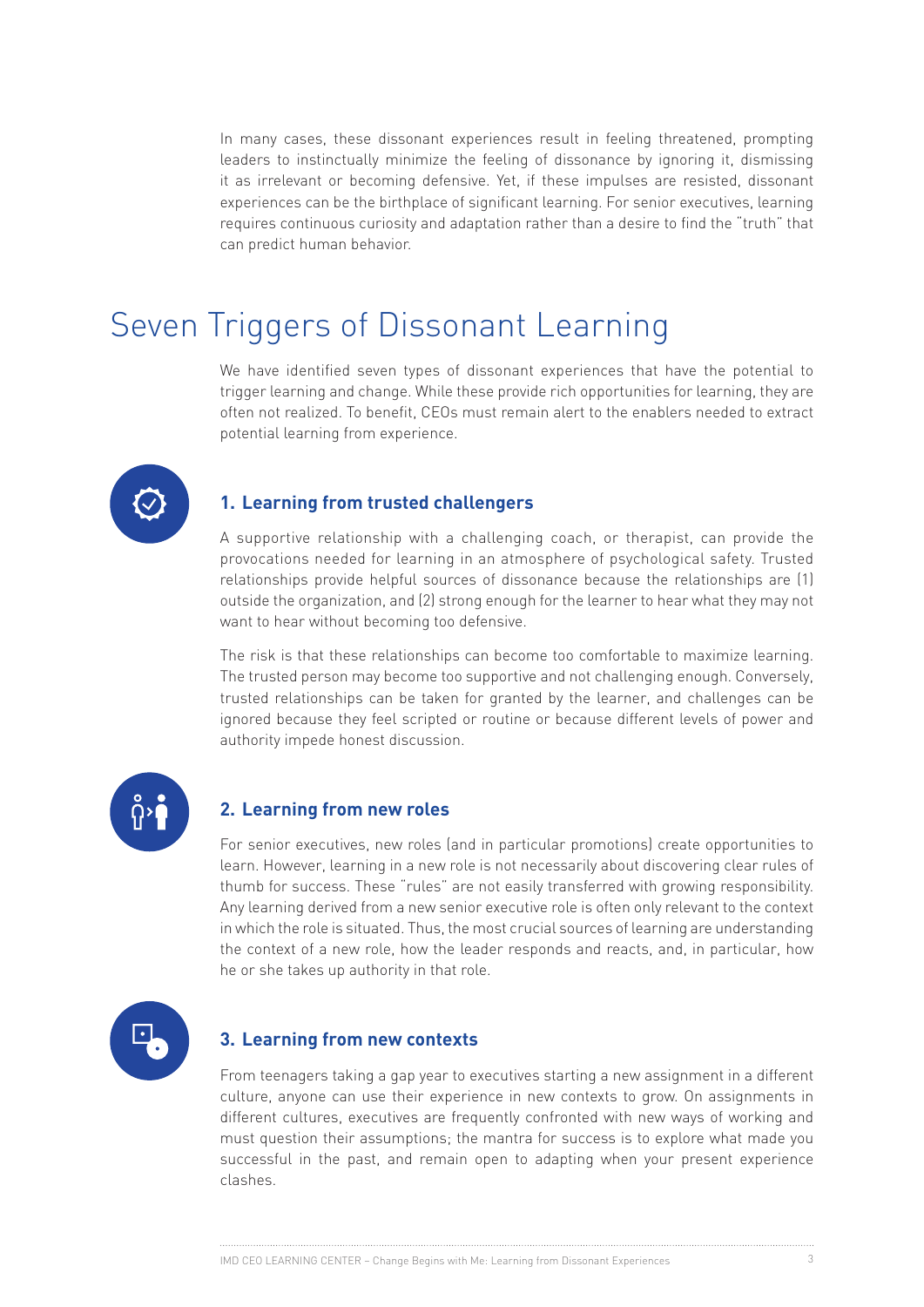Many people report significant learning from expatriate assignments, although few are able to articulate what they have learned beyond "growing" or "maturing." Deeper exploration is often needed to uncover how unconscious beliefs are being challenged.

### **4. Learning through team dialogue**

The Socratic Method is an ancient method for learning through dialogue. It relies on inquiry, naiveté as well as advocacy and logic to question assumptions to discover one's own beliefs and morality. One of the central premises of the Socratic Method is to remove emotion from the discussion – to let go and explore all sides of a challenge.

Most CEOs do not know how to leverage the dynamics of team dialogue to create learning for themselves or their team. Our research strongly suggests that most executive teams do not know how to debate and argue nor how to be open to creating new solutions.



# **5. Learning from success and failure**

Action is how children learn through experimentation. But in organizations, action is often constrained by protocols, rules and compliance developed to ensure the organization is reliable and predictable.

To ensure success is sustainable, there must be tolerance for experimentation that can lead to unexpected outcomes (variance) and, sometimes, failures. But do organizations really know how to learn from the dissonance created by variance?

This well-known paradox also applies to CEO learning. We naturally think that CEOs lose their tolerance for experimentation and variance because the role demands predictability, reliability, and certainty. Most CEOs actively encourage variance reduction ("I don't like surprises" or "six sigma is mandatory") while claiming they want people to be innovative. However, attention quickly refocuses on predictability rather than variance, resonance rather than dissonance.

Many CEOs and senior executives will say their experiences of failure generate the most significant learning. But does the need to avoid failure in the CEO role minimize experimentation? CEOs often try to carefully replicate past successes and learn little, avoiding opportunities to experiment and learn.



### **6. Learning from antagonists**

CEOs must choose who to listen to and who to disregard. The choice has an impact on how much and what executives can learn. Diversity of opinion and beliefs can create change, but it also brings complexity, lack of alignment and discomfort. Our research revealed that a surprising number of senior executives choose to surround themselves with supporters rather than challengers who might help them learn.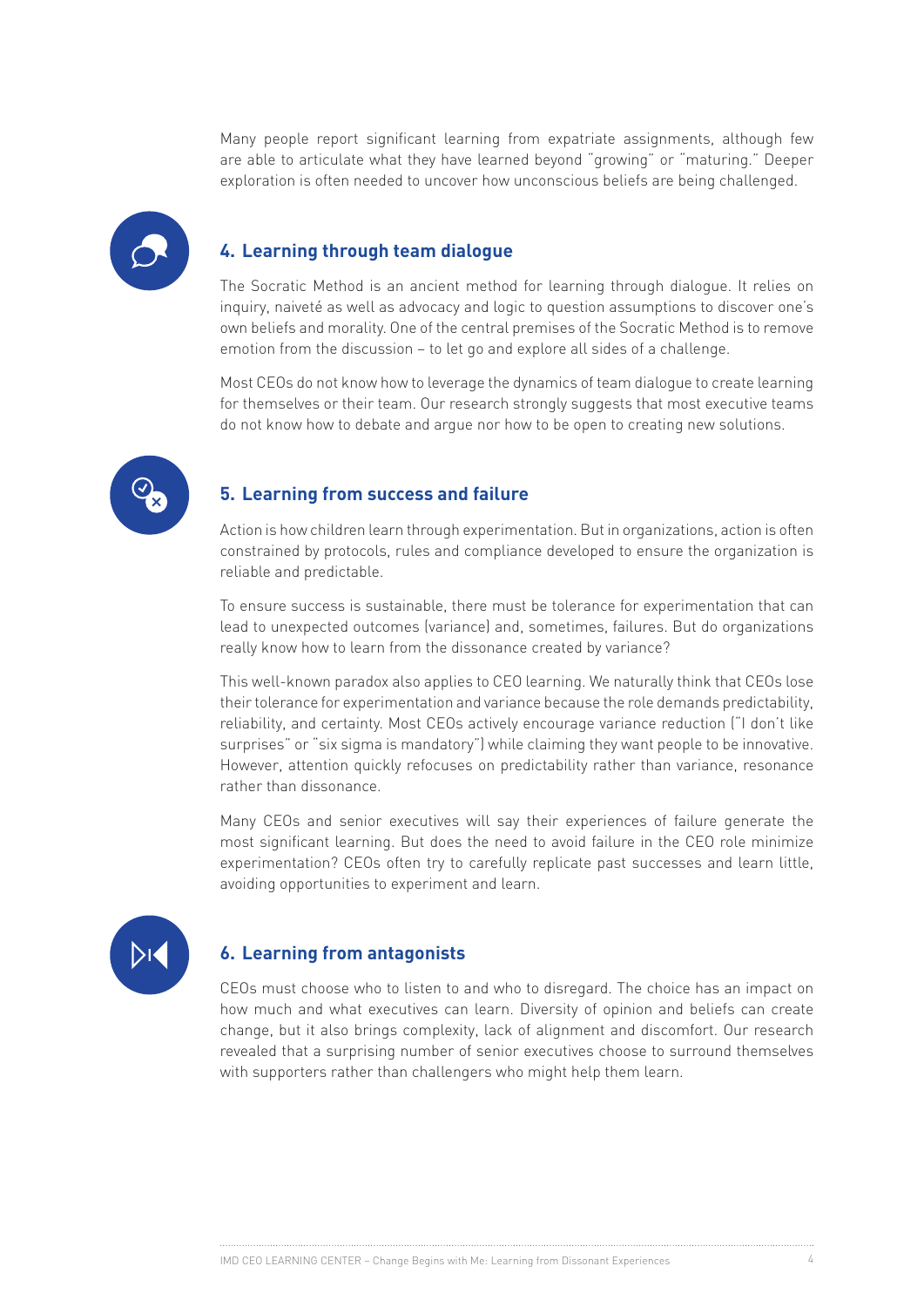

# **7. Learning from life-shaking events**

We learn from life-shaking events because broader experiences help us explore our inner journey. The inner journey is not about external successes or failures but rather how people grow and mature through fundamental human experiences, including: marriage, divorce, birth of children and grandchildren, stages of child rearing, parental pride, health scares, death of loved ones, loss of friendships, extramarital affairs, remarriage and family dynamics.

In many ways, learning from life-shaking events can become life shaping, if we allow it to. In time, these events can trigger an examination of purpose, identity, meaning and leadership. They are an opportunity to explore our own rich and unique tapestry of experiences and to integrate them into a meaningful narrative.

Most CEO life narratives involve stories of letting go, hanging on, creation, destruction, risk, separation, belonging and core identity. Many CEOs are at first skeptical of such learning, wondering how it might improve their leadership, or anxious they would be forced to face issues that they would prefer to leave unexamined.

Our research has shown that when senior executives take the time and space to explore and learn from these more personal life experiences, profound change can occur within. This change is then reflected in who they are as a leader.

# The will to learn, or learning how to learn?

While many of the described sources of dissonance will provide learning opportunities, our research has shown that these opportunities are often not exploited. CEOs often fail to learn, but not because of a shortage of experiences. Instead, senior executives merely scratch the surface of the issues revealed by dissonance, preventing any difficult change. In effect, they minimize dissonance by avoiding it through various learning disablers. In turn, their learning failure becomes the organization's failure to transform.

# Learning Disablers



### **1. Externalization of failure**

The CEO role is the object of personal and professional attacks from boards, governments, media and members of their own top team. They are constantly expected to explain their performance and the outcomes of their organization. As they explain their decisions and performance, their explanations "externalize" their decisions and outcomes – it was something else. CEOs can learn so much about themselves from their successes and failures, but most of them do not know how. When we ask CEOs to explore what they learned from their most significant failure, many respond with an interesting narrative where the underlying learning has to do with the unpredictability or incompetence of other people, and not their own irrationalities: "I learned not to hire a person like that again."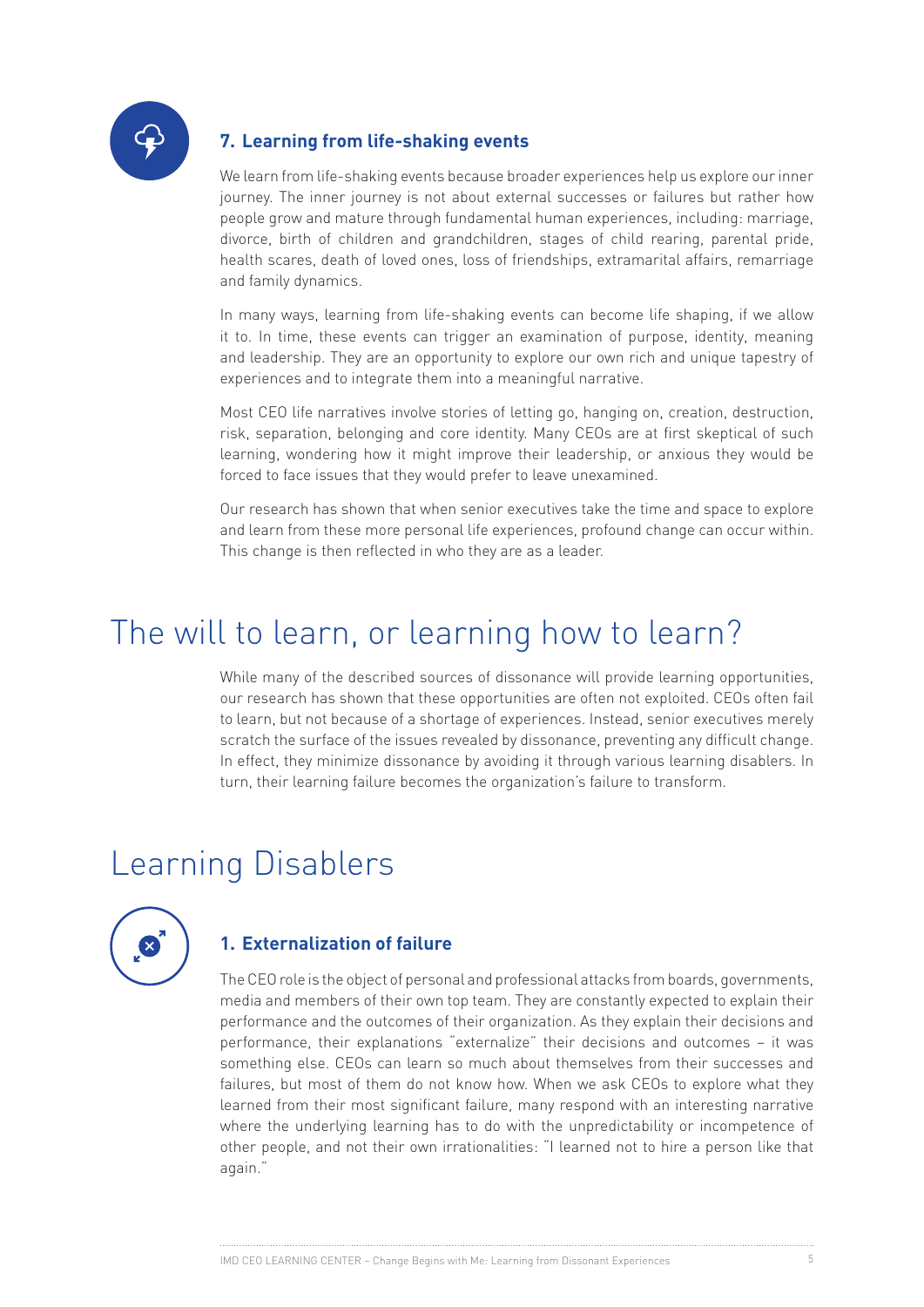

### **2. Inability to explore success**

We naturally think that CEOs lose their tolerance for experimentation and variance because the role demands predictability and certainty in order to meet expectations. Achieving a performance target is one form of meeting expectations. When predictability is achieved or the performance target is met, there is little interest in exploring the deeper causes of success. There is a tendency to rationalize and simplify the success to a few key variables. If the performance target is exceeded, the emotional elation makes it even harder to understand the deeper causes of success.



### **3. Unbalanced social distance**

The CEOs role creates a social distance between themselves and others. This means they lose touch with the reality of the organization and they miss vital clues about the context. Social distance is created by fears of rejection and an acceptance of isolation in the role. On the other hand, CEOs can be too close to some individuals. Fueled by a desire to rescue the learner from pain, some colleagues simply become trusted supporters, and not trusted challengers. Many CEOs also build trusting relationships with their HR executive or Chairperson as the source of important provocations, as these roles provide a more complete view of the context. Still, these relationships may not be as open, deep or provocative as external relationships because of the embedded authority differences. They can, however, provide a second view of the CEOs context, and as such they can challenge the CEOs interpretations of events and experience.



#### **4. Inability to initiate uncomfortable dialogue**

Despite the extensive traditions of dialogue in many cultures and civilizations, most CEOs do not know how to leverage the dynamics of team dialogue to create difficult conversations that will lead to learning for themselves or their team. Most put diverse teams together to challenge one another with different opinions and beliefs, but the level of Socratic dialogue, constructive challenge and argument is often low.

Emotional dissonance is a key stumbling block. It is very hard to remove emotion when history, roles, power, competition and coalitions are sitting under the table. Attempts at being logical above the table are confused by hidden emotional dynamics. As a result, team members either contain their arguments, or dig in their heels with arguments that are uncompromising and repetitive. Dialogue fails to create learning in both situations.

### **5. Avoiding their own discomfort**

Most senior executives can think of someone who antagonizes, frustrates or irritates them. Such frustrations can be dealt with by dismissing or firing that person, perhaps because they are "incompetent," "difficult," "hard work" or even a "pain in the neck." Sometimes the relationship is mutually fraught and they both know it, accepting that they just do not understand one another. Perhaps the antagonist cannot accept the authority of the CEO. The CEO can also be threatened by the competitiveness of the antagonist. Such relationships can consume enormous amounts of energy and emotion, and the simplest response can be to bypass antagonists or fire them.